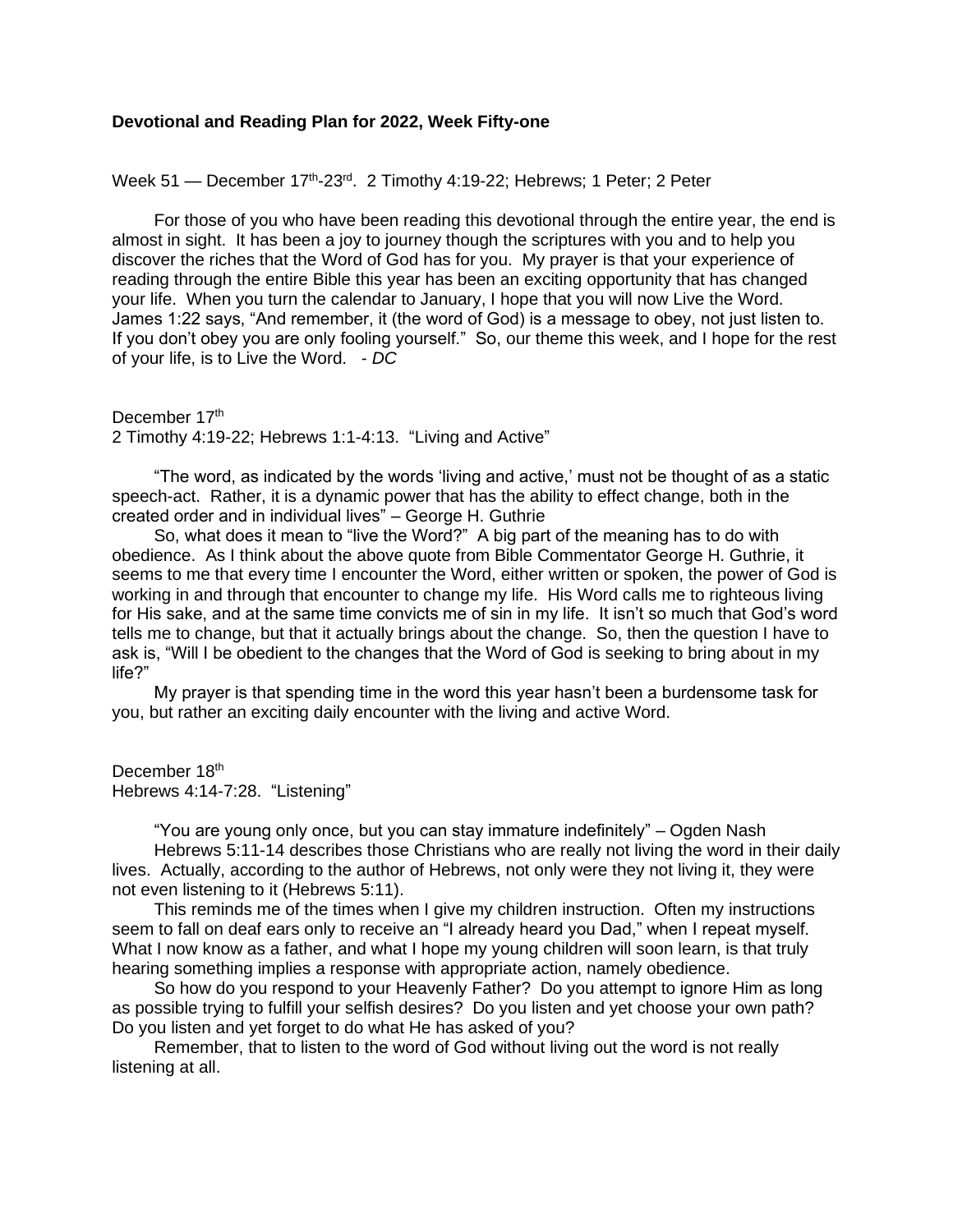December 19<sup>th</sup> Hebrews 8:1-10:39. "Tattooed"

"Your body is the one thing you have ultimate control over. Tattoos are a way of committing to something permanent and stable, of recording who and what you are right now" – Anne Velliquette, academic researcher commenting on the popularity of tattoos.

It may surprise some of you to hear that I have a tattoo. You may be even more surprised when I say that I hope all of you reading this have one too. These tattoos are not anything that you would ever see on the human body. No, rather the tattoos are of a spiritual nature, for as partakers of a new and better covenant, you have the law of God written on your heart and mind (Hebrews 8:10).

When you came to faith in Christ, you committed your life to something far more permanent than some ink on your skin. You committed your life to the one who is the same yesterday, today and forever (Hebrews 13:8), and to his word, which never changes and never fails (1 Kings 8:56).

December 20<sup>th</sup> Hebrews 11:1-12:29. "Fear Not"

For a long time, I read Hebrews 12:1-2 with fear. I had always assumed that the "cloud of witnesses" were there to judge us as believers as to whether or not we are living up to their standard. I was living a Christian life, constantly looking over my shoulder and concerned if I was doing it right all of the time.

Then one day, someone pointed out that the passage in Hebrews doesn't imply judgment, but rather encouragement. The witnesses, those people of faith mentioned in the previous chapter (Hebrews 11), are not judging or critiquing us, but rather are cheering us on and encouraging us. They have been through the fire and know what it is to live by faith.

As you think about living a life of faith or living the word, do you live it out of fear and trepidation, or out of love and encouragement? Remember that you are loved and accepted as a child of God and that "perfect love expels all fear" (1 John 4:18).

May you live the word, knowing that there are many who have gone before who are cheering you on.

December 21<sup>st</sup> Hebrews 13:1-25; 1 Peter 1:1-2:3. "Holiness"

In the forests of Northern Europe and Asia lives a little animal called the ermine, known for his snow-white fur in winter. He instinctively protects his white coat against anything that would soil it.

Hunters take advantage of this unusual trait of the ermine. They don't set a snare to catch him, but instead they find his home, which is usually a cleft in a rock or a hollow in an old tree. They smear the entrance and interior with grime. The hunters set their dogs loose to find and chase the ermine. The frightened animal flees toward home, but doesn't enter because of the filth. Rather than soil his white coat, he is trapped by the dogs and captured while preserving his purity. For the ermine, purity is more precious than life.

"But now you must be holy in everything you do, just as God—who chose you to be his children—is holy" (1 Peter 1:15). How important is holiness to you? To live the word is to practice the pursuit of holiness. We have the living word (John 1:14) dwelling inside us (2 Cor. 11:10). This is not only what makes us holy, but it also calls us to holiness.